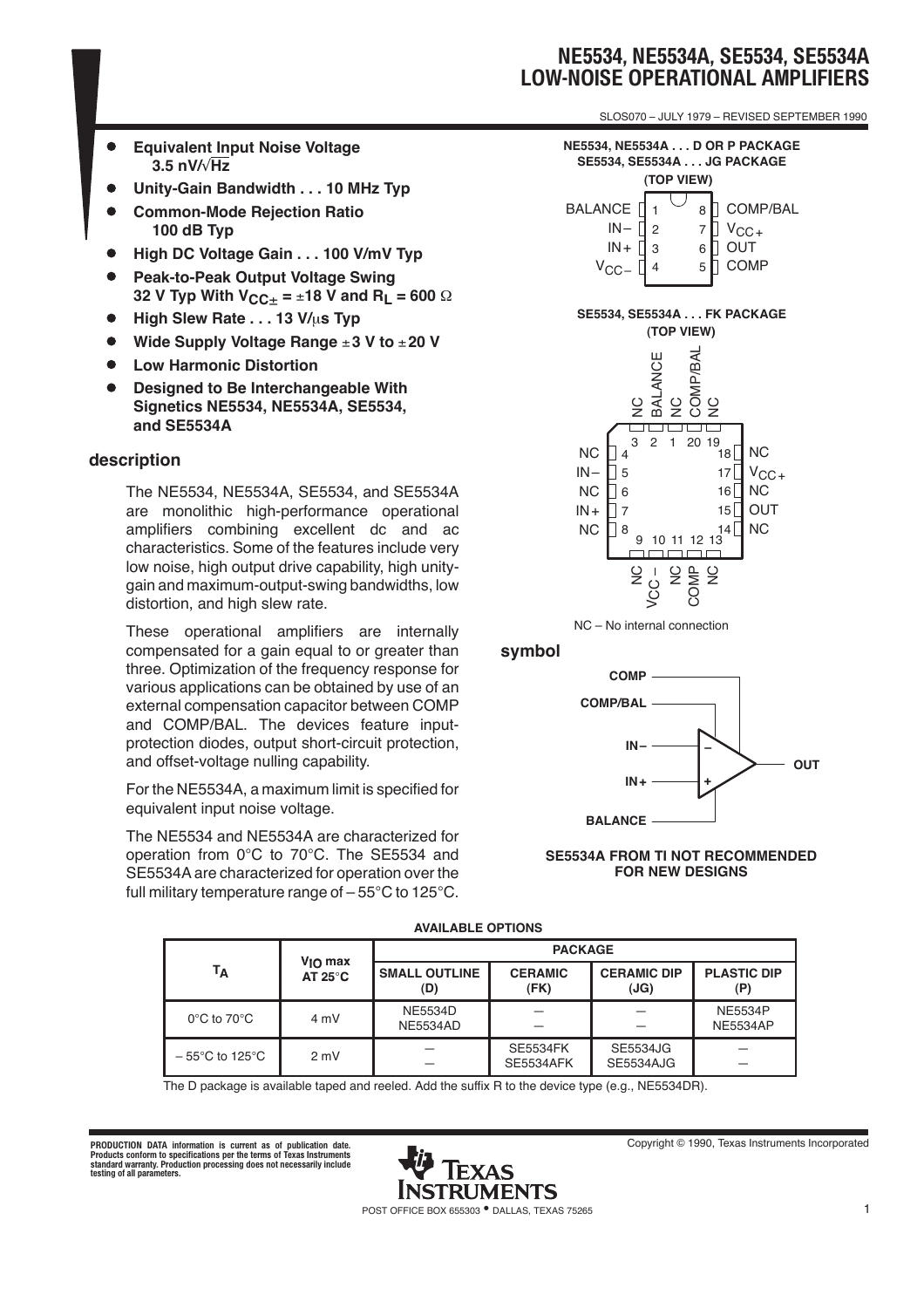SLOS070 – JULY 1979 – REVISED SEPTEMBER 1990

### **schematic**



All component values shown are nominal. Pin numbers shown are for D, JG, and P packages.

### **absolute maximum ratings over operating free-air temperature range (unless otherwise noted)**

| Lead temperature range 1,6 mm (1/16 inch) from case for 60 seconds: JG package  300°C                           |  |
|-----------------------------------------------------------------------------------------------------------------|--|
| Lead temperature range 1,6 mm (1/16 inch) from case for 10 seconds: D or P package $\ldots \ldots \ldots$ 260°C |  |

NOTES: 1. All voltage values, except differential voltages, are with respect to the midpoint between  $V_{CC+}$  and  $V_{CC-}$ .

- 2. The magnitude of the input voltage must never exceed the magnitude of the supply voltage.
	- 3. Excessive current will flow if a differential input voltage in excess of approximately 0.6 V is applied between the inputs unless some limiting resistance is used.
	- 4. The output may be shorted to ground or to either power supply. Temperature and/or supply voltages must be limited to ensure the maximum dissipation rating is not exceeded.

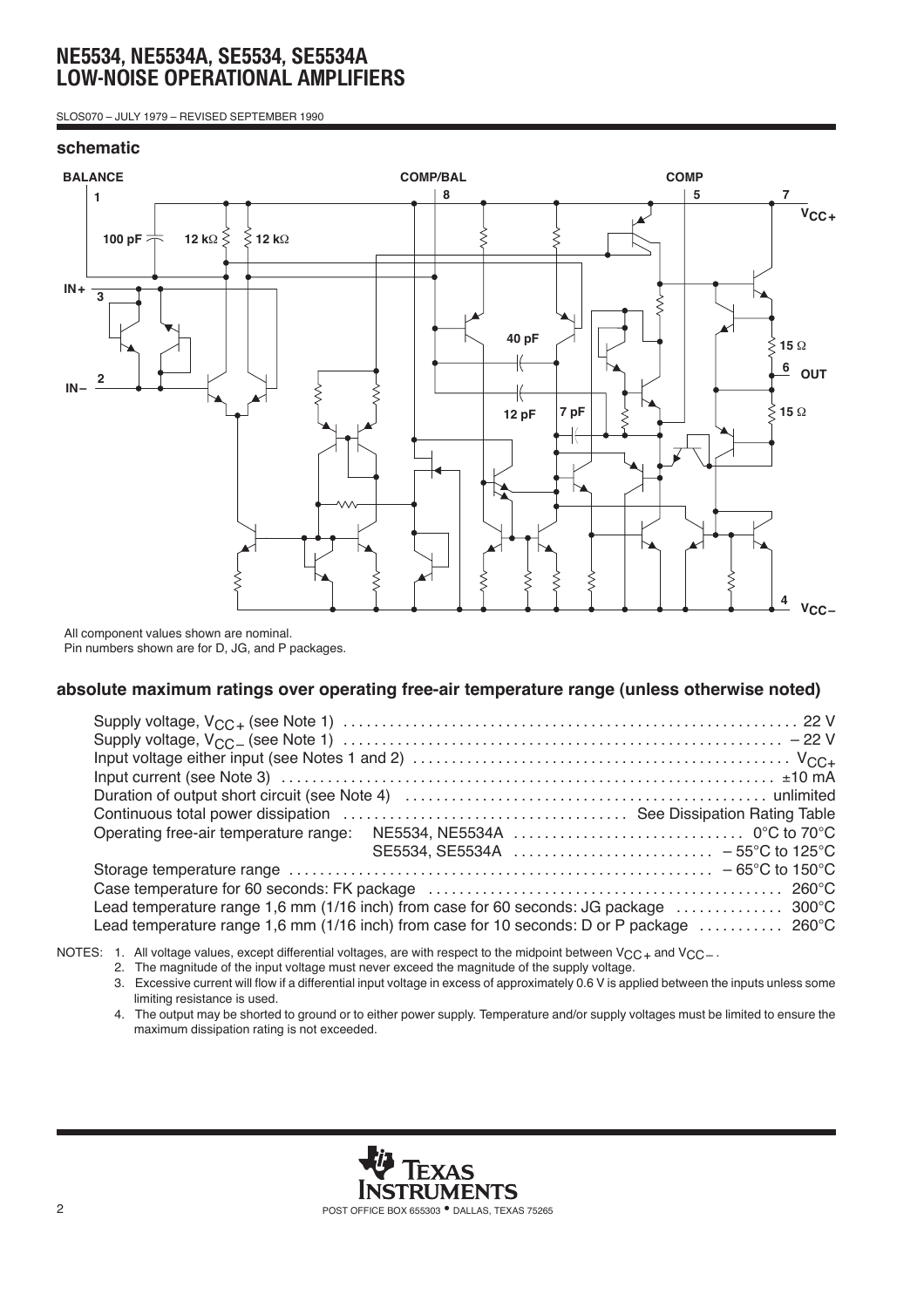SLOS070 – JULY 1979 – REVISED SEPTEMBER 1990

| <b>DISSIPATION RATING TABLE</b> |                                                      |                                                    |                                            |                                             |  |  |  |
|---------------------------------|------------------------------------------------------|----------------------------------------------------|--------------------------------------------|---------------------------------------------|--|--|--|
| <b>PACKAGE</b>                  | $T_{\Delta} \leq 25^{\circ}C$<br><b>POWER RATING</b> | <b>DERATING FACTOR</b><br>ABOVE $T_A = 25^\circ C$ | $T_{\Delta}$ = 70°C<br><b>POWER RATING</b> | $T_{\Delta}$ = 125°C<br><b>POWER RATING</b> |  |  |  |
| D                               | 725 mW                                               | 5.8 mW/ $\mathrm{^{\circ}C}$                       | 464 mW                                     | N/A                                         |  |  |  |
| FK (see Note 5)                 | 1375 mW                                              | 11.0 $mW$ <sup>o</sup> C                           | 880 mW                                     | 275 mW                                      |  |  |  |
| JG                              | 1050 mW                                              | $8.4 \text{ mW}$ <sup>o</sup> C                    | 672 mW                                     | 210 mW                                      |  |  |  |
| P                               | 1000 mW                                              | $8.0 \text{ mW}$ <sup>o</sup> C                    | 640 mW                                     | N/A                                         |  |  |  |

NOTE 5: For the FK package, power rating and derating factor will vary with actual mounting technique used. The values stated here are believed to be conservative.

### **recommended operating conditions**

|                                  | MIN | <b>MAX</b><br><b>NOM</b>                          | <b>UNIT</b> |
|----------------------------------|-----|---------------------------------------------------|-------------|
| Supply voltage,<br>Voo<br>≁ت∪ت   |     | $\overline{a}$<br>15                              |             |
| Supply voltage,<br>$V_{\rm CC-}$ | -   | $\overline{a}$<br>ıb.<br>$\overline{\phantom{a}}$ |             |

# **electrical characteristics,**  $V_{CC} = \pm 15$  **V, T<sub>A</sub> = 25<sup>°</sup>C (unless otherwise noted)**

| <b>PARAMETER</b>            |                                                                        | <b>TEST CONDITIONST</b>                                          |                                                      | NE5534, NE5534A |                |            | SE5534, SE5534A |                |            | <b>UNIT</b> |
|-----------------------------|------------------------------------------------------------------------|------------------------------------------------------------------|------------------------------------------------------|-----------------|----------------|------------|-----------------|----------------|------------|-------------|
|                             |                                                                        |                                                                  |                                                      | <b>MIN</b>      | <b>TYP</b>     | <b>MAX</b> | <b>MIN</b>      | <b>TYP</b>     | <b>MAX</b> |             |
| VIO<br>Input offset voltage |                                                                        | $V_{\Omega} = 0$ ,                                               | $T_A = 25^{\circ}C$                                  |                 | 0.5            | 4          |                 | 0.5            | 2          | mV          |
|                             |                                                                        | $RS = 50$ $\Omega$                                               | $T_A$ = Full range                                   |                 |                | 5          |                 |                | 3          |             |
|                             | Input offset current                                                   | $V_O = 0$                                                        | $T_A = 25^{\circ}C$                                  |                 | 20             | 300        |                 | 10             | 200        | nA          |
| <sup>l</sup> IO             |                                                                        |                                                                  | $T_A$ = Full range                                   |                 |                | 400        |                 |                | 500        |             |
|                             | Input bias current                                                     | $V_O = 0$                                                        | $T_A = 25^{\circ}C$                                  |                 | 500            | 1500       |                 | 400            | 800        | nA          |
| ŀıв                         |                                                                        |                                                                  | $T_A$ = Full range                                   |                 |                | 2000       |                 |                | 1500       |             |
| <b>V<sub>ICR</sub></b>      | Common-mode input<br>voltage range                                     |                                                                  |                                                      | ±12             | ±13            |            | ±12             | ±13            |            | V           |
|                             | Maximum peak-to-peak                                                   |                                                                  | $V_{\text{CC}\pm}$ = ±15 V                           | 24              | 26             |            | 24              | 26             |            | $\vee$      |
| $V_{O(PP)}$                 | output voltage swing                                                   | $R_1 \ge 600 \Omega$                                             | $V_{\text{CC}\pm}$ = ±18 V                           | 30              | 32             |            | 30              | 32             |            |             |
|                             | Large-signal differential<br>voltage amplification                     | $V_{\Omega} = \pm 10 V$ ,<br>$R_L \ge 600 \Omega$                | $T_A = 25^{\circ}C$                                  | 25              | 100            |            | 50              | 100            |            | V/mV        |
| Av <sub>D</sub>             |                                                                        |                                                                  | $T_A$ = Full range                                   | 15              |                |            | 25              |                |            |             |
|                             | Small-signal differential<br>voltage amplification                     | $f = 10$ kHz                                                     | $C_{\text{C}} = 0$                                   |                 | 6              |            |                 | 6              |            | V/mV        |
| $A_{\text{Vd}}$             |                                                                        |                                                                  | $C_{C}$ = 22 pF                                      |                 | 2.2            |            |                 | 2.2            |            |             |
|                             | Maximum-output-swing<br>bandwidth                                      | $V_{\bigcap} = \pm 10 V$ ,                                       | $C_{\text{C}} = 0$                                   |                 | 200            |            |                 | 200            |            | kHz         |
| <b>BOM</b>                  |                                                                        | $V_{\Omega} = \pm 10 V$ ,                                        | $C_{C}$ = 22 pF                                      |                 | 95             |            |                 | 95             |            |             |
|                             |                                                                        | $V_{\text{CC}\pm} = \pm 18 \text{ V},$<br>$R_1 \ge 600 \Omega$ , | $V_{\text{O}} = \pm 14 \text{ V}$ ,<br>$C_C = 22 pF$ |                 | 70             |            |                 | 70             |            |             |
| $B_1$                       | Unity-gain bandwidth                                                   | $C_{C} = 22 pF,$                                                 | $C_1 = 100 pF$                                       |                 | 10             |            |                 | 10             |            | <b>MHz</b>  |
| $r_i$                       | Input resistance                                                       |                                                                  |                                                      | 30              | 100            |            | 50              | 100            |            | $k\Omega$   |
| $z_0$                       | Output impedance                                                       | $AyD = 30 dB$ ,<br>$C_{C}$ = 22 pF,                              | $R_L \ge 600 \Omega$ ,<br>$f = 10$ kHz               |                 | 0.3            |            |                 | 0.3            |            | Ω           |
| <b>CMRR</b>                 | Common-mode rejection<br>ratio                                         | $V_{\bigcap} = 0$ ,<br>$R_S = 50 \Omega$                         | $V_{IC} = V_{IC}$ <sub>min</sub> ,                   | 70              | 100            |            | 80              | 100            |            | dB          |
| k <sub>SVR</sub>            | Supply voltage rejection<br>ratio (AV <sub>CC</sub> /AV <sub>IO)</sub> | $V_{CC+} = \pm 9$ V to $\pm 15$ V,<br>$V_{\Omega} = 0$ ,         | $R_S = 50 \Omega$                                    | 80              | 100            |            | 86              | 100            |            | dB          |
| los                         | Output short-circuit current                                           |                                                                  |                                                      |                 | 38             |            |                 | 38             |            | mA          |
|                             |                                                                        | $V_O = 0,$                                                       | $T_A = 25^{\circ}C$                                  |                 | $\overline{4}$ | 8          |                 | $\overline{4}$ | 6.5        | mA          |
| <sub>ICC</sub>              | Supply current                                                         | No load                                                          | $T_A$ = Full range                                   |                 |                |            |                 |                | 9          |             |

† All characteristics are measured under open-loop conditions with zero common-mode input voltage unless otherwise specified. Full range is  $T_A = 0^\circ \text{C}$  to 70°C for NE5534 and NE5534A and  $-55^\circ \text{C}$  to 125°C for SE5534 and SE5534A.

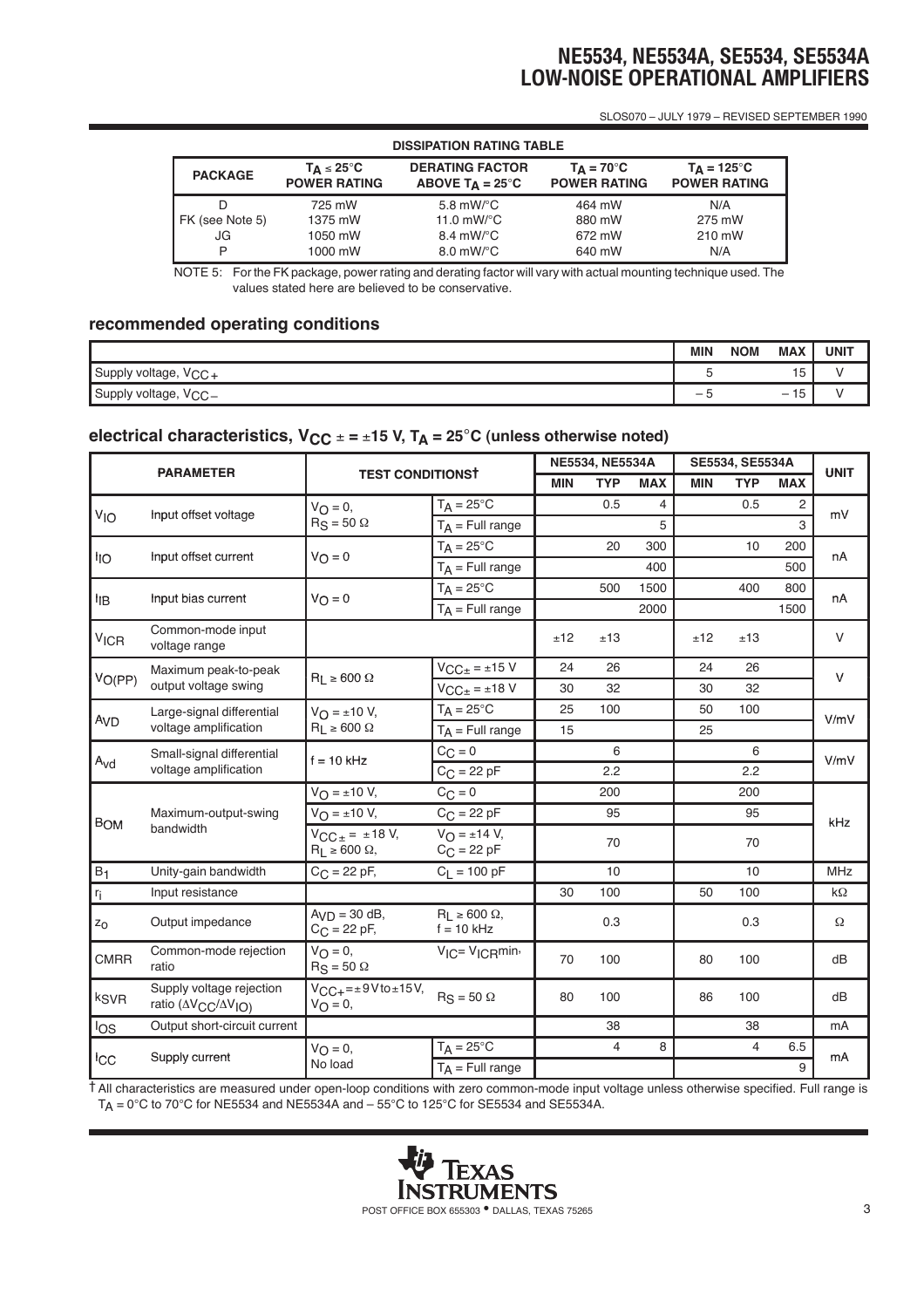SLOS070 – JULY 1979 – REVISED SEPTEMBER 1990

## **operating characteristics,**  $V_{CC} = \pm 15$  **V,**  $T_A = 25^{\circ}C$

| <b>PARAMETER</b> |                                | <b>TEST CONDITIONS</b>                 |                                               | SE5534, NE5534 |            |            | <b>SE5534A, NE5534A</b> |            |                |                |
|------------------|--------------------------------|----------------------------------------|-----------------------------------------------|----------------|------------|------------|-------------------------|------------|----------------|----------------|
|                  |                                |                                        |                                               | <b>MIN</b>     | <b>TYP</b> | <b>MAX</b> | <b>MIN</b>              | <b>TYP</b> | <b>MAX</b>     | <b>UNIT</b>    |
| <b>SR</b>        | Slew rate at unity gain        | $C_C = 0$                              |                                               | 13             |            |            | 13                      |            |                | $V/\mu s$      |
|                  |                                | $C_{C} = 22 pF$                        |                                               | 6              |            |            | 6                       |            |                |                |
| t <sub>r</sub>   | Rise time                      | $V_1 = 50$ mV,<br>$R_1 = 600 \Omega$ , | $AVD = 1$ ,<br>$C_{\text{C}} = 22 \text{ pF}$ | 20             |            |            | 20                      |            |                | ns             |
|                  | Overshoot factor               | $C_1 = 100 pF$                         |                                               |                | 20%        |            |                         | 20%        |                |                |
| $ t_r $          | Rise time                      | $V_1 = 50$ mV,                         | $AvD = 1$ ,                                   |                | 50         |            |                         | 50         |                | ns             |
|                  | Overshoot factor               | $R_1 = 600 \Omega$ ,<br>$C_1 = 500 pF$ | $C_{C}$ = 47 pF,                              |                | 35%        |            |                         | 35%        |                |                |
| $V_{n}$          | Equivalent input noise voltage | $f = 30$ Hz                            |                                               |                | 7          |            |                         | 5.5        | $\overline{7}$ | $nV/\sqrt{Hz}$ |
|                  |                                | $f = 1$ kHz                            |                                               |                | 4          |            | 3.5                     |            | 4.5            |                |
| $I_{n}$          |                                | $f = 30$ Hz<br>$f = 1$ kHz             |                                               | 2.5            |            | 1.5        |                         |            |                |                |
|                  | Equivalent input noise current |                                        |                                               | 0.6            |            |            |                         | 0.4        | $pA/\sqrt{Hz}$ |                |
| $\bar{F}$        | Average noise figure           | $R_S = 5 k\Omega$                      | $f = 10$ Hz to 20 kHz                         |                |            |            |                         | 0.9        |                | dB             |

### **TYPICAL CHARACTERISTICS†**



† Data at high and low temperatures are applicable only within the rated operating free-air temperature ranges of the various devices.

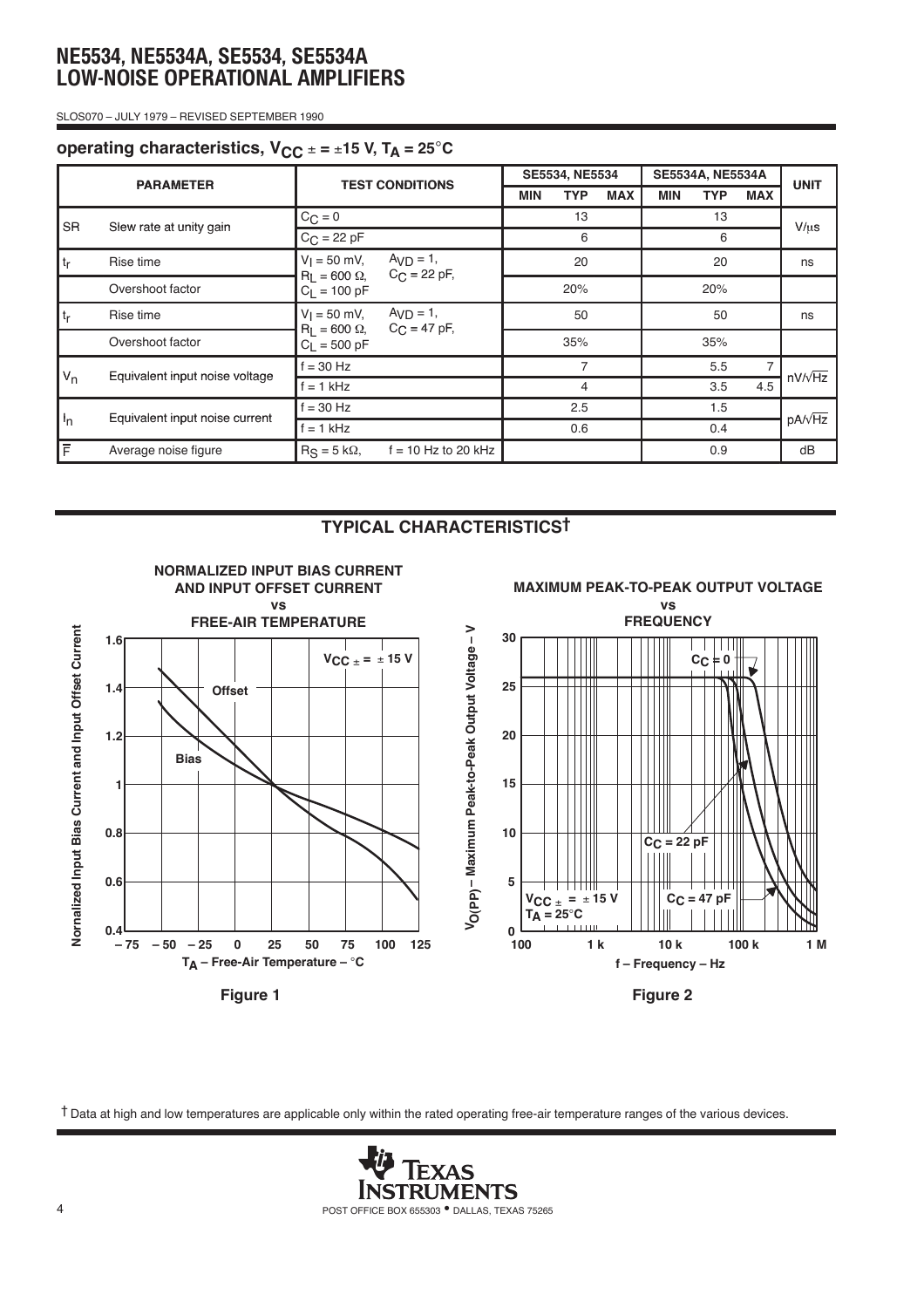SLOS070 – JULY 1979 – REVISED SEPTEMBER 1990

## **TYPICAL CHARACTERISTICS†**



† Data at high and low temperatures are applicable only within the rated operating free-air temperature ranges of the various devices.

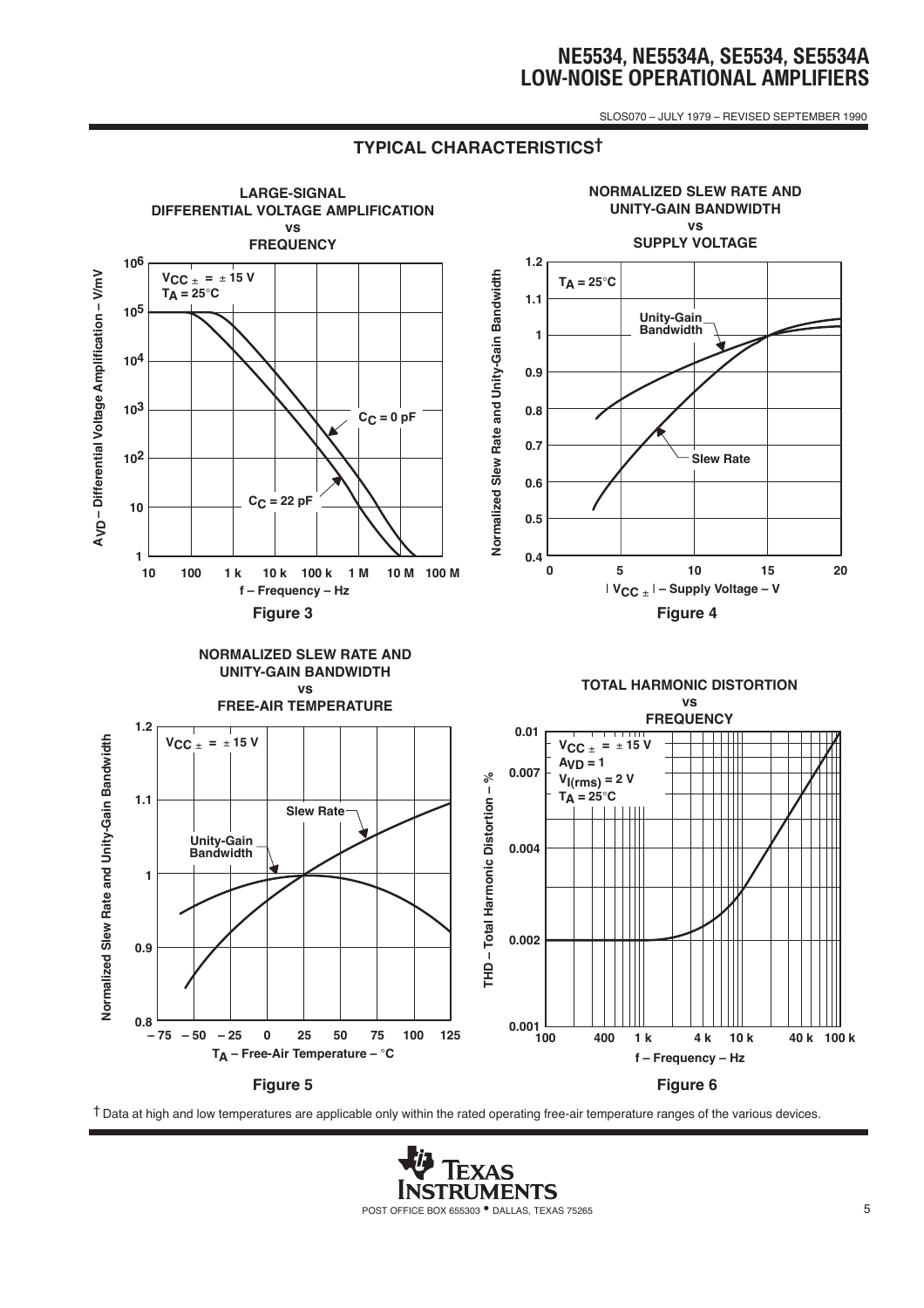SLOS070 – JULY 1979 – REVISED SEPTEMBER 1990

### **TYPICAL CHARACTERISTICS**



**Figure 7**

**Figure 8**